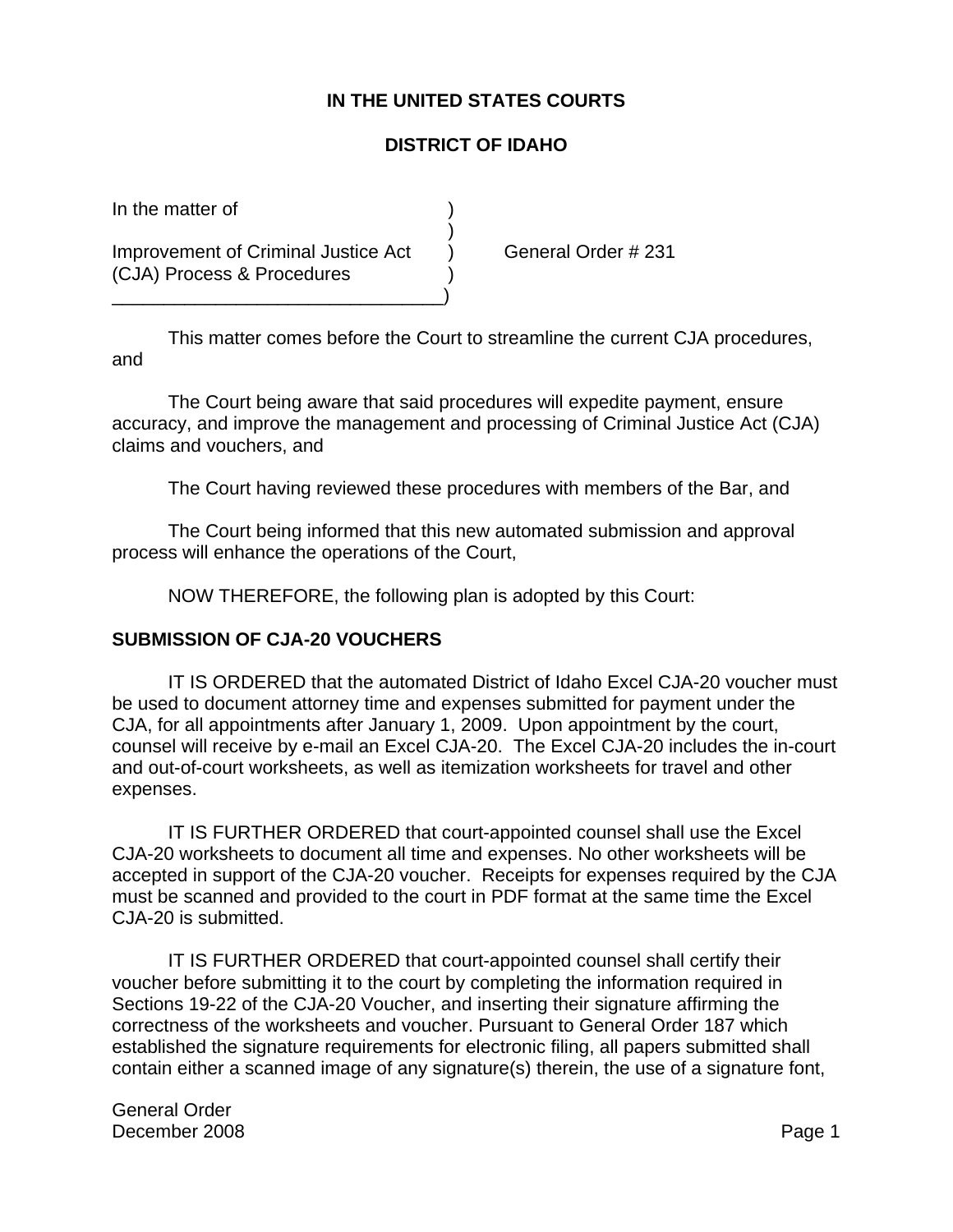or indicate the signature by inserting a "/s/ attorney name" in any place in the document where an original signature would be utilized in a conventional document

IT IS FURTHER ORDERED that all Excel CJA-20 vouchers and supporting documentation, are required to be submitted electronically by the CJA panel attorney via e-mail to: CJA@id.uscourts.gov. All final vouchers shall be submitted within 45 days of the sentencing or dismissal of the defendant.

IT IS FURTHER ORDERED that any interim Excel CJA-20 voucher shall not be submitted to the court for payment if the combination of hours and expenses does not exceed \$2,000, unless it is a final payment.

IT IS FURTHER ORDERED that the Clerk of Court is authorized to reject any CJA voucher that does not comply with the automated Excel spreadsheet and electronic submission requirements addressed herein.

IT IS FURTHER ORDERED that the presiding judicial officer approving vouchers for payment may affix their electronic signature similar to other orders of disbursement issued by the court.

In addition to the above procedures, the Court hereby delegates approval authority to the Clerk of Court or Deputies as authorized below:

## **DELEGATION OF AUTHORITY FOR PAYMENT APPROVAL**

Authority to approve vouchers submitted to the court for payment pursuant to 18 U.S.C. § 3006A(d)(5), including those submitted for investigator and interpreter services, is delegated to the district's Voucher Review Analysts, subject to the following restrictions:

CJA-20 Vouchers for Court-appointed Counsel:

- The total amount claimed must be equal to or less than \$2,000.00 (excluding expenses) for the appointment.
- Vouchers or appointment totals exceeding the case compensation maximums will be forwarded to the presiding judicial officer for approval, regardless of the amount of the individual voucher.

CJA-21 Vouchers for Expert Service Providers:

• The total amount claimed must be equal to or less than \$500.00 (excluding expenses) per type of service.